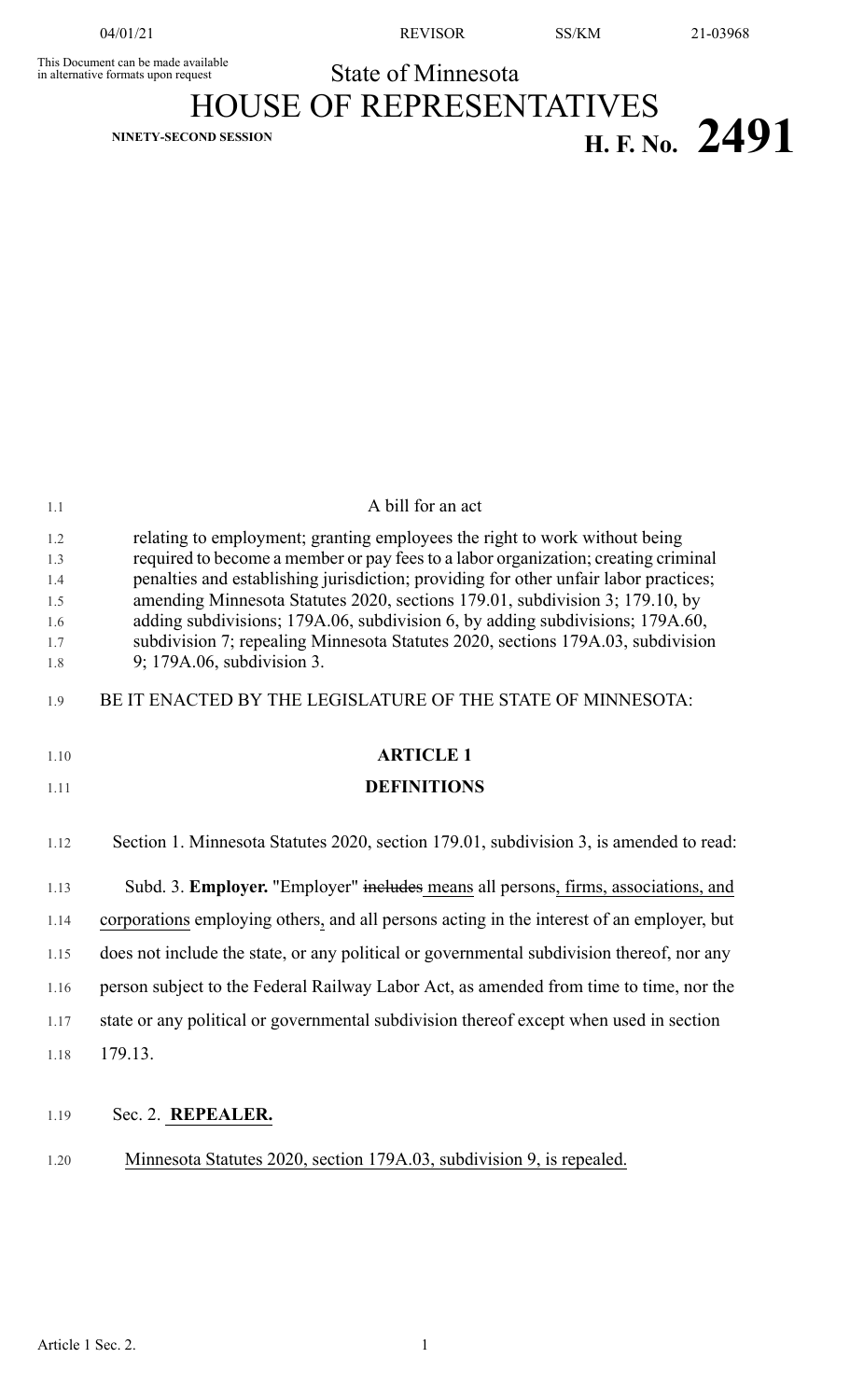|              | 04/01/21                                                                                           | <b>REVISOR</b>   | SS/KM | 21-03968 |
|--------------|----------------------------------------------------------------------------------------------------|------------------|-------|----------|
| 2.1          |                                                                                                    | <b>ARTICLE 2</b> |       |          |
| 2.2          | <b>RIGHT TO WORK FOR PRIVATE SECTOR EMPLOYEES</b>                                                  |                  |       |          |
|              |                                                                                                    |                  |       |          |
| 2.3          | Section 1. Minnesota Statutes 2020, section 179.10, is amended by adding a subdivision<br>to read: |                  |       |          |
| 2.4          |                                                                                                    |                  |       |          |
| 2.5          | Subd. 3. Right to refrain. No person shall be required, as a condition or continuation             |                  |       |          |
| 2.6          | of employment, to:                                                                                 |                  |       |          |
| 2.7          | (1) become or remain a member of a labor organization;                                             |                  |       |          |
| 2.8          | (2) pay any dues, fees, assessments, or other similar charges, however denominated, of             |                  |       |          |
| 2.9          | any kind or amount to a labor organization; or                                                     |                  |       |          |
| 2.10         | (3) pay to any charity or other third party, in lieu of such payments, any amount equivalent       |                  |       |          |
| 2.11         | to or pro rata portion of dues, fees, assessments, or other charges required of members of a       |                  |       |          |
| 2.12         | labor organization.                                                                                |                  |       |          |
| 2.13<br>2.14 | Sec. 2. Minnesota Statutes 2020, section 179.10, is amended by adding a subdivision to<br>read:    |                  |       |          |
| 2.15         | Subd. 4. Agreements in violation. An agreement, understanding, or practice, written                |                  |       |          |
| 2.16         | or oral, implied or expressed, between any labor organization and employer that violates           |                  |       |          |
| 2.17         | the rights of employees as guaranteed by subdivision 3 is unlawful, null and void, and of          |                  |       |          |
| 2.18         | no legal effect.                                                                                   |                  |       |          |
| 2.19<br>2.20 | Sec. 3. Minnesota Statutes 2020, section 179.10, is amended by adding a subdivision to<br>read:    |                  |       |          |
| 2.21         | Subd. 5. Penalty; jurisdiction. A person who directly or indirectly violates subdivision           |                  |       |          |
| 2.22         | 3 is guilty of a misdemeanor. District courts shall have jurisdiction to hear and determine        |                  |       |          |
| 2.23         | any violation of this subdivision.                                                                 |                  |       |          |
|              |                                                                                                    |                  |       |          |
| 2.24         | Sec. 4. Minnesota Statutes 2020, section 179.10, is amended by adding a subdivision to             |                  |       |          |
| 2.25         | read:                                                                                              |                  |       |          |
| 2.26         | Subd. 6. Injunctive relief. A person injured as a result of any violation or threatened            |                  |       |          |
| 2.27         | violation of subdivision 3 is entitled to injunctive relief against any and all violators or       |                  |       |          |
| 2.28         | persons threatening violations.                                                                    |                  |       |          |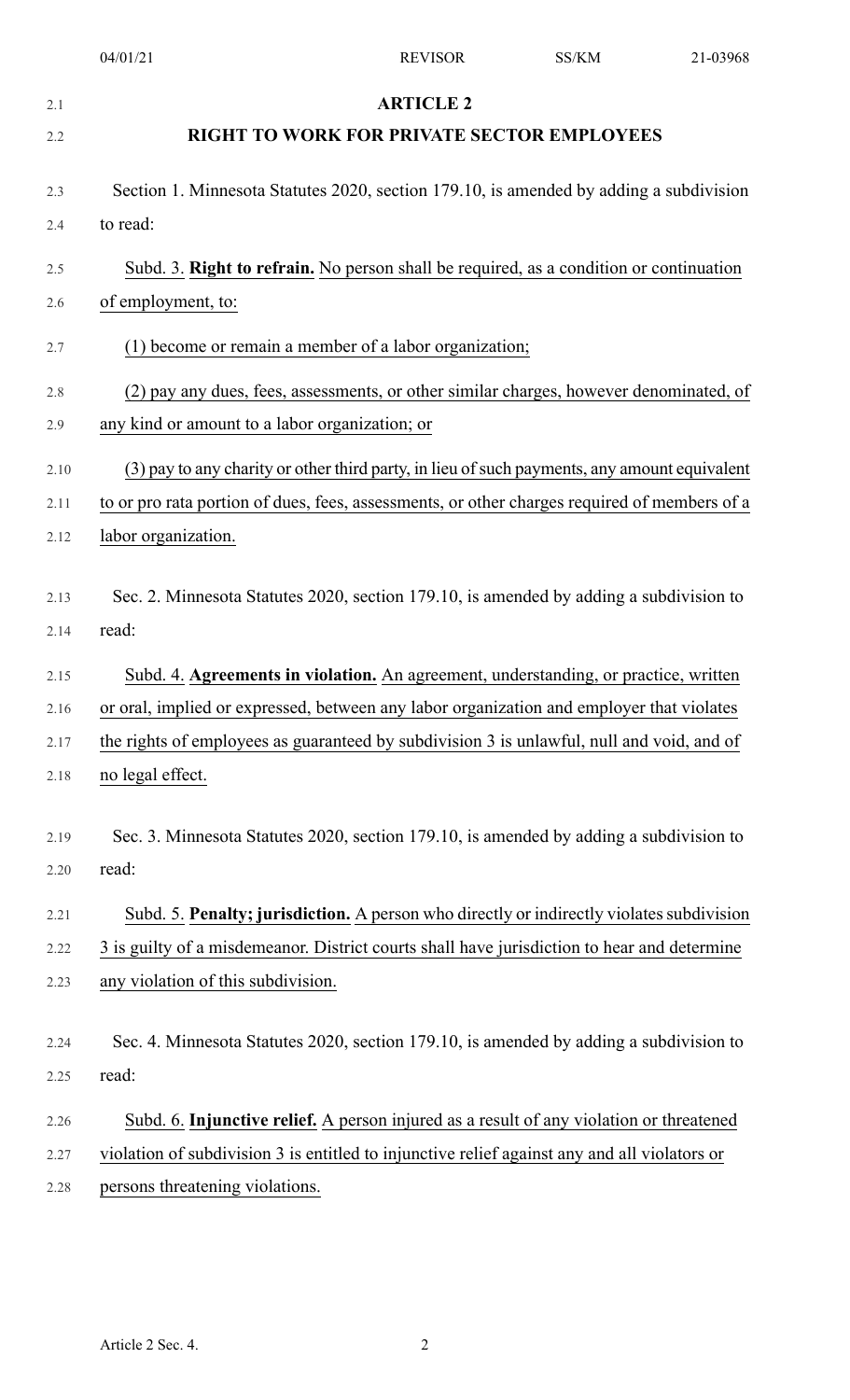04/01/21 REVISOR SS/KM

| 21-03968 |
|----------|
|          |

| 3.1  | Sec. 5. Minnesota Statutes 2020, section 179.10, is amended by adding a subdivision to          |
|------|-------------------------------------------------------------------------------------------------|
| 3.2  | read:                                                                                           |
| 3.3  | Subd. 7. Damages. A person injured as a result of a violation or threatened violation of        |
| 3.4  | subdivision 3 shall recover any and all damages, including costs and reasonable attorney        |
| 3.5  | fees, of any character resulting from such violation or threatened violation. Such remedies     |
| 3.6  | shall be independent of and in addition to the penalties and remedies prescribed in other       |
| 3.7  | provisions of this section.                                                                     |
| 3.8  | Sec. 6. Minnesota Statutes 2020, section 179.10, is amended by adding a subdivision to          |
| 3.9  | read:                                                                                           |
| 3.10 | Subd. 8. Duty to investigate and enforce. It is the duty of the attorney general of this        |
| 3.11 | state, and of the prosecuting attorneys of each county, to investigate complaints of violations |
| 3.12 | or threatened violations of subdivision 3, to prosecute all persons violating any of its        |
| 3.13 | provisions, and to take all means available to ensure effective enforcement.                    |
| 3.14 | Sec. 7. Minnesota Statutes 2020, section 179.10, is amended by adding a subdivision to          |
| 3.15 | read:                                                                                           |
| 3.16 | Subd. 9. Exceptions. Subdivisions 3 to 8 do not apply:                                          |
| 3.17 | (1) to employers and employees covered by the Railway Labor Act, United States Code,            |
| 3.18 | title 45, section 151, et seq.;                                                                 |
| 3.19 | (2) to federal employers and employees;                                                         |
| 3.20 | (3) to employers and employees on exclusive federal enclaves; or                                |
| 3.21 | (4) where they would otherwise conflict with or be preempted by federal law.                    |
| 3.22 | Sec. 8. Minnesota Statutes 2020, section 179.10, is amended by adding a subdivision to          |
| 3.23 | read:                                                                                           |
| 3.24 | Subd. 10. Conflict of provisions; effect. Wherever the application of other statutes or         |
| 3.25 | laws conflict with the application of this section, this section prevails.                      |
| 3.26 | Sec. 9. Minnesota Statutes 2020, section 179.10, is amended by adding a subdivision to          |
| 3.27 | read:                                                                                           |
| 3.28 | Subd. 11. Severability clause. If this section or the application of this section to any        |
| 3.29 | person or circumstance is held invalid by a court of competent jurisdiction, the remainder      |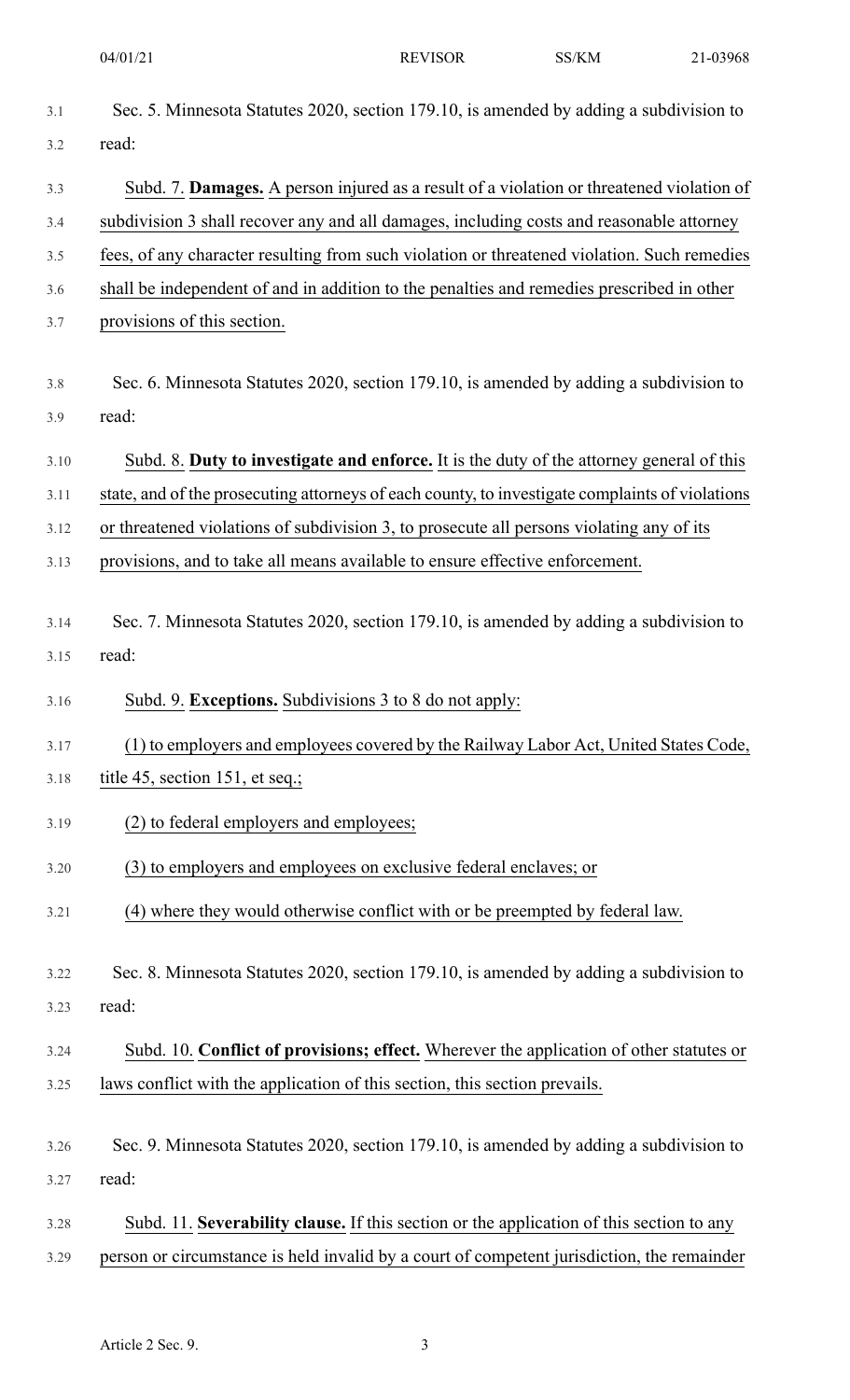04/01/21 REVISOR SS/KM 21-03968

| 4.1  | of this section or the application of its provisions to persons or circumstances other than  |
|------|----------------------------------------------------------------------------------------------|
| 4.2  | those to which it is held invalid shall not be affected.                                     |
| 4.3  | <b>ARTICLE 3</b>                                                                             |
| 4.4  | RIGHT TO WORK FOR PUBLIC SECTOR EMPLOYEES                                                    |
| 4.5  | Section 1. Minnesota Statutes 2020, section 179A.06, subdivision 6, is amended to read:      |
| 4.6  | Subd. 6. Dues checkoff. Public employees have the right to request and be allowed dues       |
| 4.7  | checkoff for the exclusive representative. Public employees have the right to revoke a dues  |
| 4.8  | checkoff agreement at will. In the absence of an exclusive representative, public employees  |
| 4.9  | have the right to request and be allowed dues checkoff for the organization of their choice. |
| 4.10 | Sec. 2. Minnesota Statutes 2020, section 179A.06, is amended by adding a subdivision to      |
| 4.11 | read:                                                                                        |
| 4.12 | Subd. 8. Right to refrain. No person shall be required, as a condition or continuation       |
| 4.13 | of public employment, to:                                                                    |
| 4.14 | (1) become or remain a member of a labor organization;                                       |
| 4.15 | (2) pay any dues, fees, assessments, or other similar charges, however denominated, of       |
| 4.16 | any kind or amount to a labor organization; or                                               |
| 4.17 | (3) pay to any charity or other third party, in lieu of such payments, any amount equivalent |
| 4.18 | to or pro rata portion of dues, fees, assessments, or other charges required of members of a |
| 4.19 | labor organization.                                                                          |
| 4.20 | Sec. 3. Minnesota Statutes 2020, section 179A.06, is amended by adding a subdivision to      |
| 4.21 | read:                                                                                        |
| 4.22 | Subd. 9. Agreements in violation. An agreement, understanding, or practice, written          |
| 4.23 | or oral, implied or expressed, between any labor organization and employer that violates     |
| 4.24 | the rights of employees as guaranteed by subdivision 8 is unlawful, null and void, and of    |
| 4.25 | no legal effect.                                                                             |
| 4.26 | Sec. 4. Minnesota Statutes 2020, section 179A.06, is amended by adding a subdivision to      |
| 4.27 | read:                                                                                        |
| 4.28 | Subd. 10. Penalty; jurisdiction. A person who directly or indirectly violates subdivision    |
| 4.29 | 8 is guilty of a misdemeanor. District courts shall have jurisdiction to hear and determine  |
| 4.30 | any violation of subdivision 8.                                                              |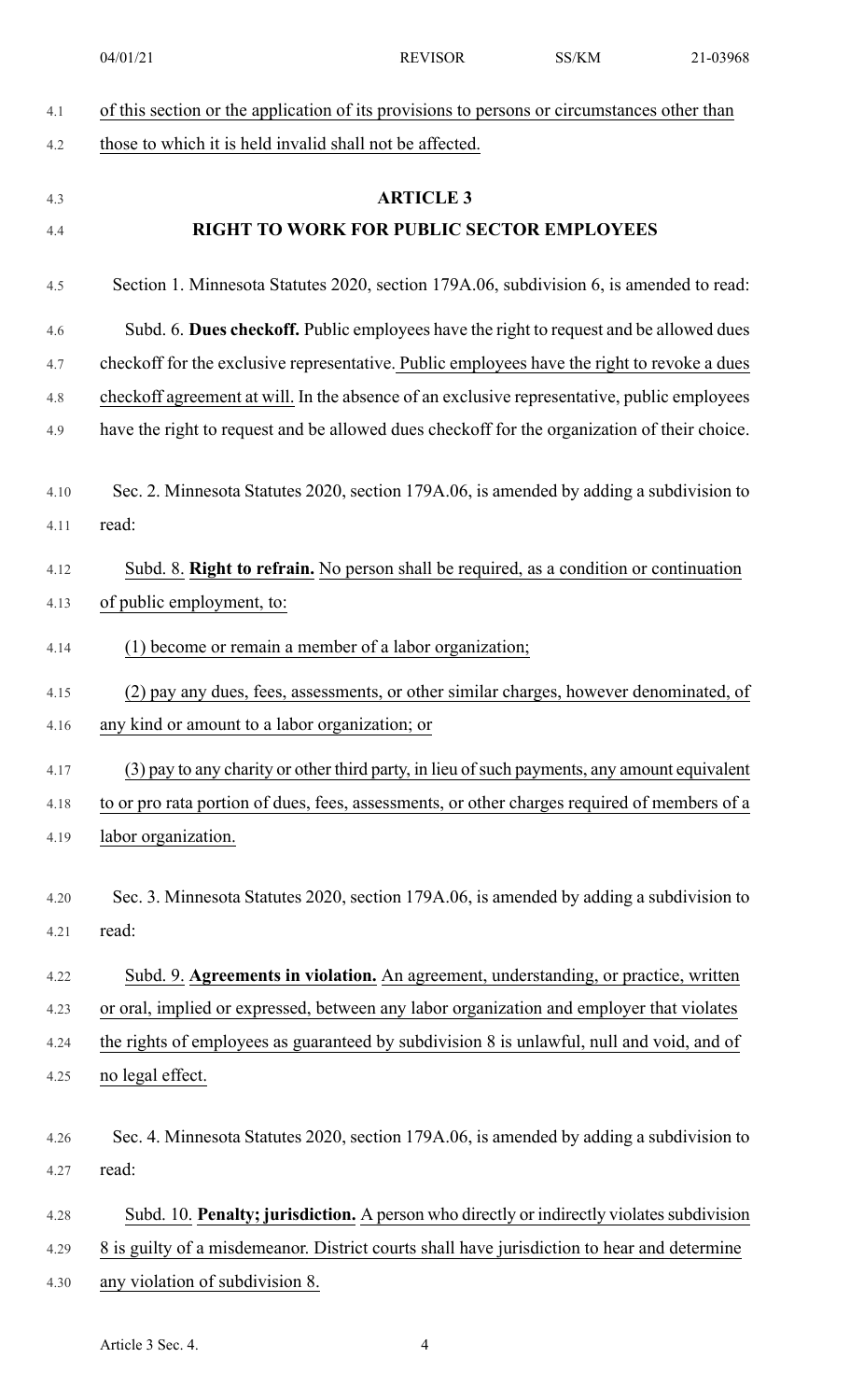| Sec. 5. Minnesota Statutes 2020, section 179A.06, is amended by adding a subdivision to         |
|-------------------------------------------------------------------------------------------------|
| read:                                                                                           |
| Subd. 11. Injunctive relief. A person injured as a result of any violation or threatened        |
| violation of subdivision 8 is entitled to injunctive relief against any and all violators or    |
| persons threatening violations.                                                                 |
| Sec. 6. Minnesota Statutes 2020, section 179A.06, is amended by adding a subdivision to         |
| read:                                                                                           |
| Subd. 12. Damages. A person injured as a result of a violation or threatened violation          |
| of subdivision 8 shall recover any and all damages, including costs and reasonable attorney     |
| fees, of any character resulting from the violation or threatened violation. The remedies       |
| shall be independent of and in addition to the penalties and remedies prescribed in other       |
| provisions of this section.                                                                     |
| Sec. 7. Minnesota Statutes 2020, section 179A.06, is amended by adding a subdivision to         |
| read:                                                                                           |
| Subd. 13. Duty to investigate and enforce. It is the duty of the attorney general of this       |
| state, and of the prosecuting attorneys of each county, to investigate complaints of violations |
| or threatened violations of subdivision 8, to prosecute all persons violating any of its        |
| provisions, and to take all means available to ensure effective enforcement.                    |
| Sec. 8. Minnesota Statutes 2020, section 179A.06, is amended by adding a subdivision to         |
| read:                                                                                           |
| Subd. 14. Conflict of provisions; effect. Wherever the application of other statutes or         |
| laws conflict with the application of this section, this section prevails.                      |
| Sec. 9. Minnesota Statutes 2020, section 179A.06, is amended by adding a subdivision to         |
| read:                                                                                           |
| Subd. 15. Severability clause. If this section or the application of this section to any        |
| person or circumstance is held invalid by a court of competent jurisdiction, the remainder      |
| of this section or the application of its provisions to persons or circumstances other than     |
| those to which it is held invalid shall not be affected.                                        |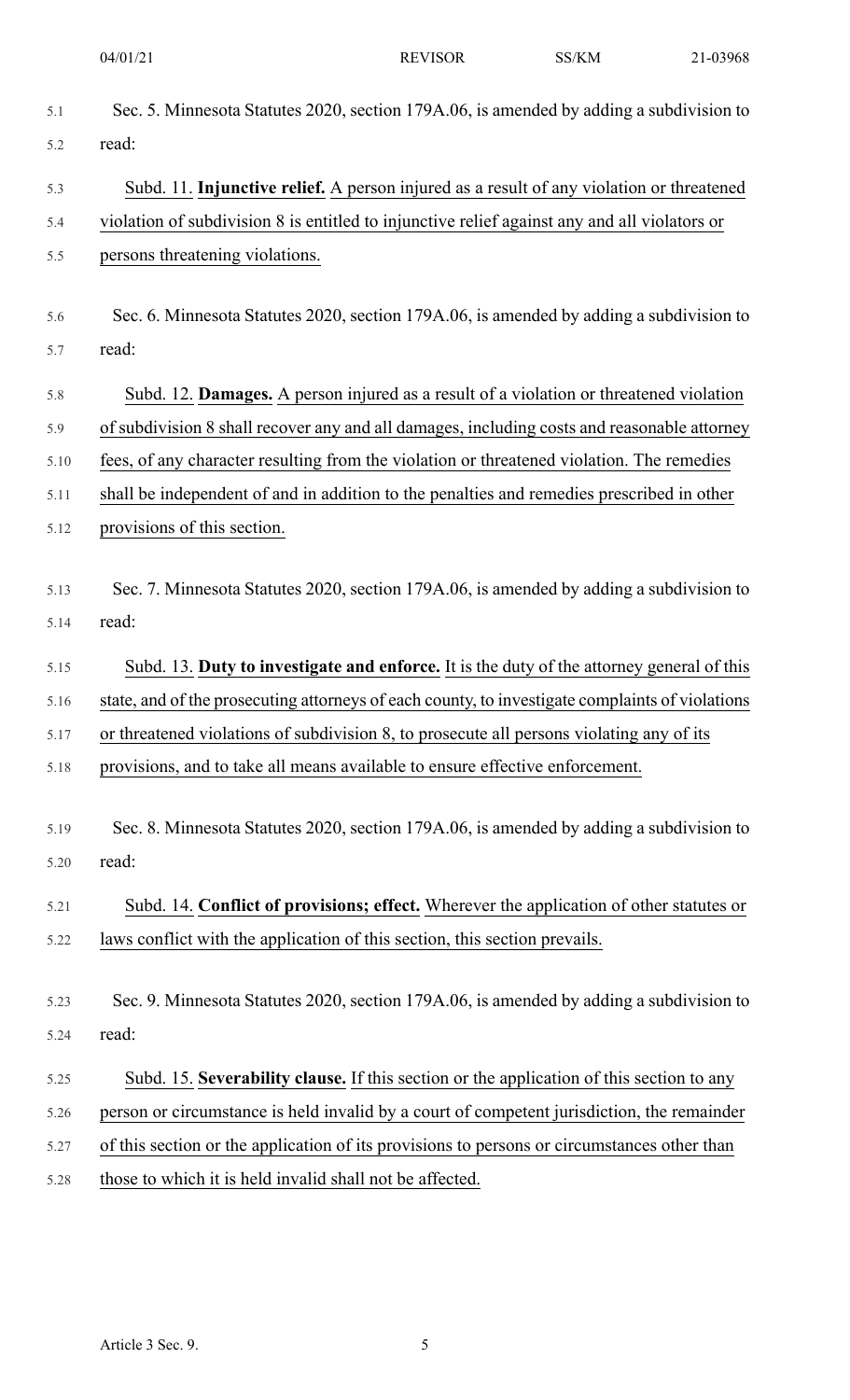| 6.1 | Sec. 10. Minnesota Statutes 2020, section 179A.60, subdivision 7, is amended to read:       |
|-----|---------------------------------------------------------------------------------------------|
| 6.2 | Subd. 7. Contract negotiations and administration. The exclusive representative of          |
| 6.3 | employees of a new joint powers entity shall upon certification be responsible to negotiate |
| 6.4 | a new collective bargaining agreement, file grievances, and otherwise administer the prior  |
| 6.5 | collective bargaining agreement until a new collective bargaining agreement is agreed to.   |
| 6.6 | and to receive dues or fair-share fees.                                                     |
|     |                                                                                             |

## 6.7 Sec. 11. **REPEALER.**

6.8 Minnesota Statutes 2020, section 179A.06, subdivision 3, is repealed.